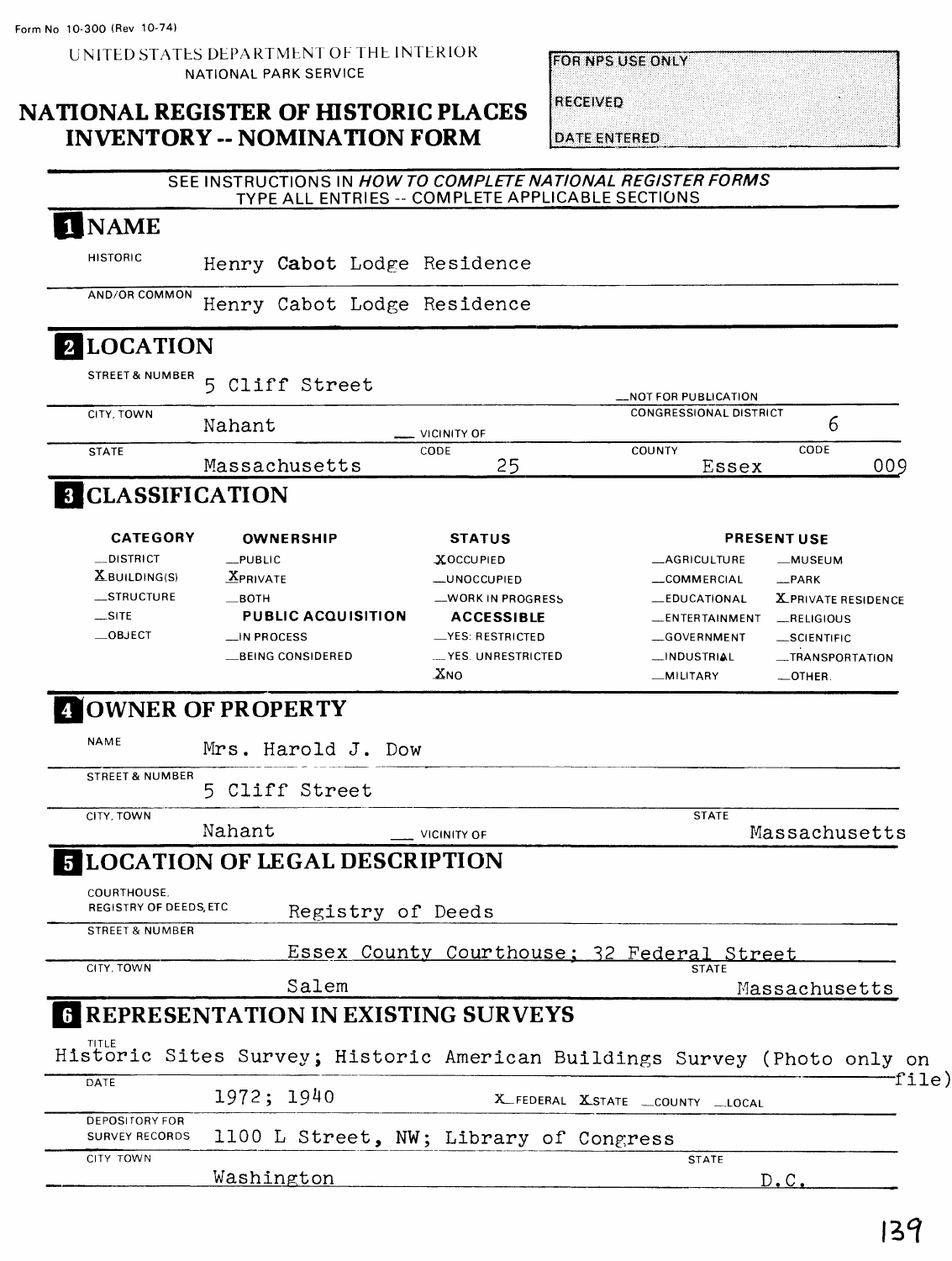## **Z** DESCRIPTION

|                                                | <b>CONDITION</b>                       | <b>CHECK ONE</b>               | <b>CHECK ONE</b>         |       |
|------------------------------------------------|----------------------------------------|--------------------------------|--------------------------|-------|
| __EXCELLENT<br>$X$ <sub>GOOD</sub><br>$-$ FAIR | __DETERIORATED<br>RUINS<br>__UNEXPOSED | __UNALTERED<br><b>XALTERED</b> | X ORIGINAL SITE<br>MOVED | DATE_ |

DESCRIBETHE PRESENT AND ORIGINAL (IF KNOWN) PHYSICAL APPEARANCE

This two-story, hip-roofed, white stucco-covered, lavendertrimmed, brick villa is the only known extant residence associated with Henry Cabot Lodge. Demolished Lodge residences include: a brick house at the corner of Winthrop and Otis Place, Boston, occupied by Lodge from 1850 to 1858 and torn down soon afterward; a now-razed rowhouse at 31 Beacon Street in Boston, occupied by Lodge intermittently from 1859 to 1900; a frame house at Nahant's East Point, his permanent dwelling erected in 1868 and destroyed during World War II to make way for a coastal defense installation; and a structure at 1765 Massachusetts Avenue, Washington, D.C., used by Lodge from 1893 to 1924 and torn away to create space for the Brookings Institution.

Lodge's association with the Nahant villa and with the city of Nahant was lifelong. Uncertainty surrounds the dwelling's builder and construction date, but according to biographer John A. Garraty, Henry Lodge, Henry Cabot Lodge's grandfather, owned it as early as 1850.12 Throughout Henry Cabot Lodge's youth he and his family spent each summer at the house, as well as many weekends during other seasons. The villa played a particularly important role in Lodge's early intellectual development, as it was during family buggy rides from Boston to Nahant that his father introduced him to many of the world's literary masterpieces and whetted his thirst for knowledge. The villa remained in the family even after the East Point residence was erected a short distance away in 1868, and it was not sold until after Lodge's death. In fact, his grandson and namesake, U.N. Ambassador Henry Cabot Lodge, recalls that he and his sister spent a great deal of time at the villa during t**heir** youth.<sup>13</sup> More important, the elder Henry Cabot Lodge considered Nahant his permanent home, maintained his voting residence there, and always took an active interest in affairs of the community.

(continued)

12 Garraty, Lodge, 6.

13

Henry Cabot Lodge to George R. Adams, May 1, 1975, Historic Landmark Project Files, American Association for State and Local History, Nashville.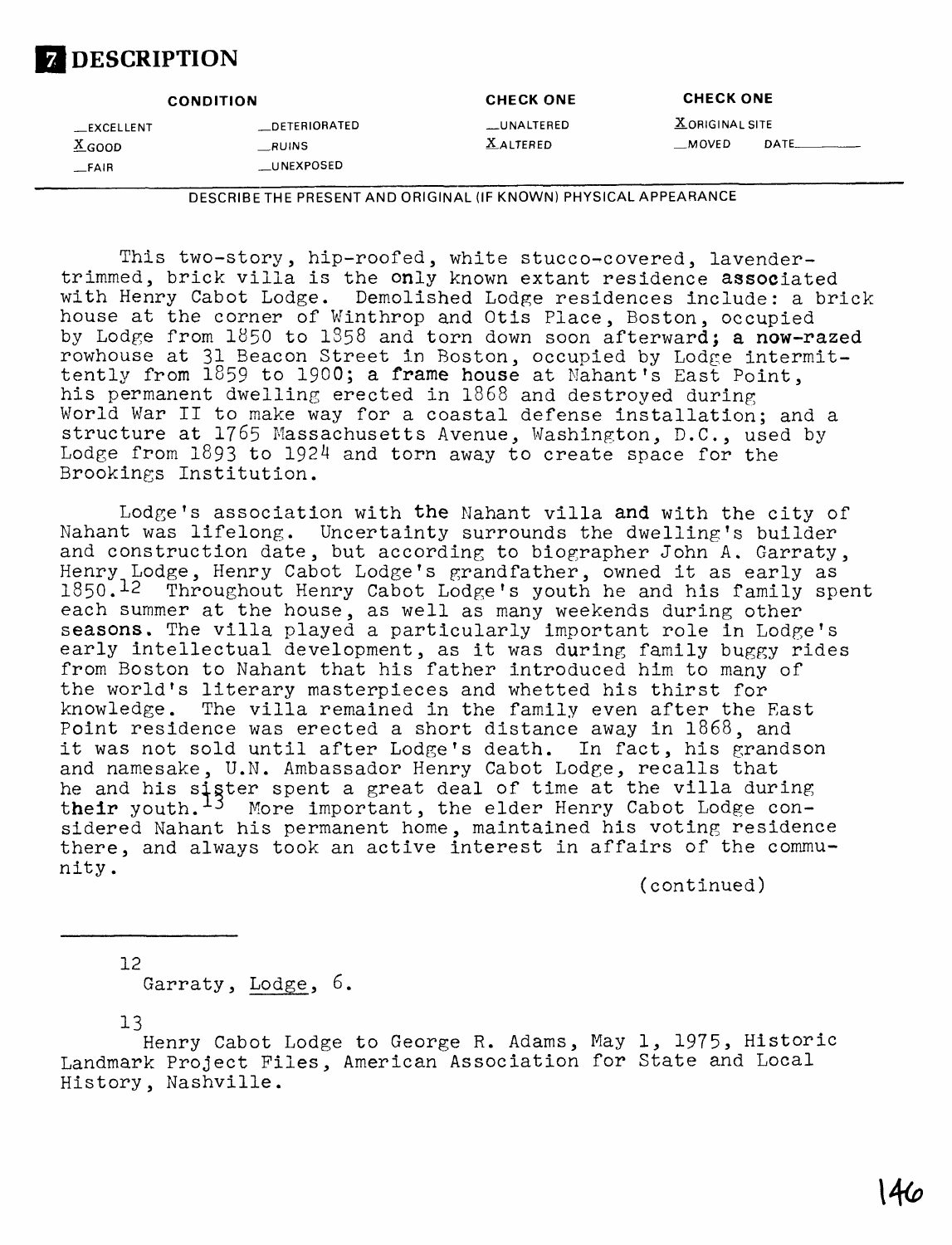

| <b>SPECIFIC DATES</b> | 1850-1924               | <b>BUILDER/ARCHITECT</b>                         | unknown                |                                  |
|-----------------------|-------------------------|--------------------------------------------------|------------------------|----------------------------------|
|                       |                         |                                                  |                        |                                  |
|                       |                         | $\Box$ INVENTION                                 |                        |                                  |
| $X1900 -$             | COMMUNICATIONS          | <b>INDUSTRY</b>                                  | X_POLITICS/GOVERNMENT  | _OTHER (SPECIFY)                 |
| $X1800-1899$          | $\equiv$ COMMERCE       | _EXPLORATION/SETTLEMENT                          | $_{\rm -}$ PHILOSOPHY  | __TRANSPORTATION                 |
| $-1700-1799$          | $-ART$                  | <b>LENGINEERING</b>                              | __MUSIC                | $\overline{\phantom{0}}$ THEATER |
| $-1600-1699$          | <b>ARCHITECTURE</b>     | $_{\text{FDUCATION}}$                            | <b>MILITARY</b>        | SOCIAL/HUMANITARIAN              |
| $-1500-1599$          | <b>AGRICULTURE</b>      | ECONOMICS                                        | LITERATURE             | SCULPTURE                        |
| $-1400-1499$          | ARCHEOLOGY-HISTORIC     | __CONSERVATION                                   | $\mathsf{LAW}$         | $\_$ SCIENCE                     |
| _PREHISTORIC          | _ARCHEOLOGY-PREHISTORIC | COMMUNITY PLANNING                               | LANDSCAPE ARCHITECTURE | RELIGION                         |
| PERIOD                |                         | AREAS OF SIGNIFICANCE -- CHECK AND JUSTIFY BELOW |                        |                                  |

#### **STATEMENT OF SIGNIFICANCE**

In the history of the U.S. Congress, few Members have influenced the formulation of American foreign policy as much as Henry Cabot Lodge, whose House and Senate career extended from 1887 to 1924. Throughout these years, says diplomatic historian Richard W. Leopold, Lodge was "the most articulate and best informed spokesman" on foreign affairs in Congress.<sup>1</sup> As a leading proponent of the "large policy," he advocated enlarging and modernizing the Navy; acquiring Hawaii, the Philippines, and other new territories; making the Monroe Doctrine the keystone of national security; and building a U.S.-controlled canal in Central<br>America. In 1898 Lodge drafted the Congressional resolution decla In 1898 Lodge drafted the Congressional resolution declaring war on Spain, and the following year he played a major role in getting the Philippine annexation treaty approved by the Senate. Lodge's concept of foreign policy came to full fruition after 1901 when his close friend Theodore Roosevelt assumed the Presidency. Roosevelt's construction of the Panama Canal, his program of naval expansion, his enlargement of the Monroe Doctrine, and his generally aggressive tone in foreign policy reflected Lodge's influence.

Despite his championship of a greater American presence in world affairs, in 1919-20 Lodge played a major role in the Senate's rejection of Woodrow Wilson's League of Nations. Lodge considered the league desirable, but he opposed certain provisions of the charter, particularly article X, which he felt made the league merely an armed alliance. This, plus political partisanship and personal distaste for Wilson, prompted the Massachusetts Senator to offer a series of reservations to the treaty. These and Wilson's refusal to compromise cost the league Senate approval. In the final analysis, Lodge, says his biographer John A. Garraty, "preferred a dead league to the one proposed by Wilson."<sup>2</sup>

(continued)

 $\mathbf{1}$ Richard W. Leopold, The Growth of American Foreign Policy: A History (New York, 1962), 111.

2 John A. Garraty, Henry Cabot Lodge: A Biography (New York, 1953), 363.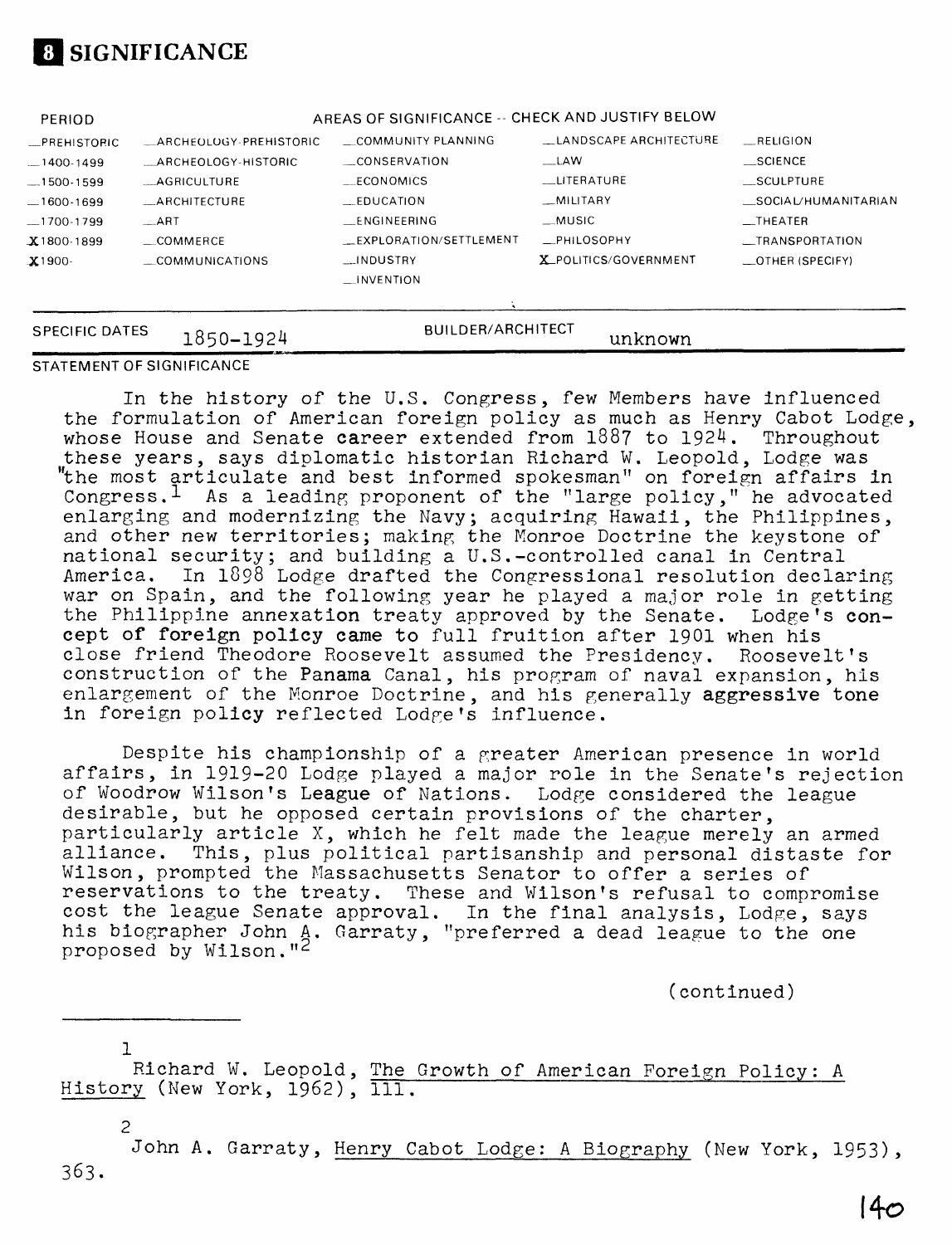## *S* MAJOR BIBLIOGRAPHICAL REFERENCES

Buck, Paul H., The Road to Reunion, 1865-1900 (Boston: Little, Brown and Company, 1937).

Garraty, John A., Henry Cabot Lodge: A Biography (New York: Alfred  $A$ . Knopf,  $1953$ .  $(continued)$ 

#### **3GEOGRAPHICAL DATA**

**ACREAGE OF NOMINATED PROPERTY \_\_\_\_\_**  circa 2 acres.

**UTM REFERENCES**

| - 13 44.71 X.A.O. | (14.619.81/5.5) |      |      |     |
|-------------------|-----------------|------|------|-----|
| ZONE              | <b>NORTHING</b> | ZONE | 700C | ING |
| ∽                 |                 |      |      |     |

**VERBAL BOUNDARY DESCRIPTION**

The boundary of the nominated property coincides with the boundary of the legal lot known as 5 Cliff Street, Nahant, Massachusetts, and includes the described outbuildings.

| LIST ALL STATES AND COUNTIES FOR PROPERTIES OVERLAPPING STATE OR COUNTY BOUNDARIES                                                                                                                                                                                                                                                                                     |      |               |                                                                            |                    |
|------------------------------------------------------------------------------------------------------------------------------------------------------------------------------------------------------------------------------------------------------------------------------------------------------------------------------------------------------------------------|------|---------------|----------------------------------------------------------------------------|--------------------|
| <b>STATE</b>                                                                                                                                                                                                                                                                                                                                                           | CODE | COUNTY        |                                                                            | CODE               |
| <b>STATE</b>                                                                                                                                                                                                                                                                                                                                                           | CODE | <b>COUNTY</b> |                                                                            | CODE               |
| <b>TE FORM PREPARED BY</b>                                                                                                                                                                                                                                                                                                                                             |      |               |                                                                            |                    |
| <b>NAME / TITLE</b>                                                                                                                                                                                                                                                                                                                                                    |      |               | George R. Adams, Managing Editor; and<br>Ralph Christian, Assistant Editor |                    |
| <b>ORGANIZATION</b>                                                                                                                                                                                                                                                                                                                                                    |      |               | DATE                                                                       |                    |
| American Association for State and Local History                                                                                                                                                                                                                                                                                                                       |      |               |                                                                            | December 1975      |
| <b>STREET &amp; NUMBER</b>                                                                                                                                                                                                                                                                                                                                             |      |               | <b>TELEPHONE</b>                                                           |                    |
| 1400 Eighth Avenue South                                                                                                                                                                                                                                                                                                                                               |      |               |                                                                            | $615 - 242 - 5583$ |
| CITY OR TOWN                                                                                                                                                                                                                                                                                                                                                           |      |               | <b>STATE</b>                                                               |                    |
| Nashville                                                                                                                                                                                                                                                                                                                                                              |      |               |                                                                            | Tennessee          |
| NATIONAL <sub>-</sub>                                                                                                                                                                                                                                                                                                                                                  |      | STATE_____    | THE EVALUATED SIGNIFICANCE OF THIS PROPERTY WITHIN THE STATE IS:           |                    |
| As the designated State Historic Preservation Officer for the National Historic Preservation Act of 1966 (Public Law 89-665). I<br>hereby nominate this property for inclusion in the National Register and certify that it has been evaluated according to the<br>criteria and procedures set forth by the National Park Service.<br>FEDERAL REPRESENTATIVE SIGNATURE |      |               |                                                                            |                    |
| <b>TITLE</b>                                                                                                                                                                                                                                                                                                                                                           |      |               | <b>DATE</b>                                                                |                    |
| <b>FOR NPS USE ONLY</b><br>I HEREBY CERTIFY THAT THIS PROPERTY IS INCLUDED IN THE NATIONAL REGISTER                                                                                                                                                                                                                                                                    |      |               |                                                                            |                    |
|                                                                                                                                                                                                                                                                                                                                                                        |      |               | DATE                                                                       |                    |
| DIRECTOR, OFFICE OF ARCHEOLOGY AND HISTORIC PRESERVATION<br>ATTEST:                                                                                                                                                                                                                                                                                                    |      |               | <b>DATE</b>                                                                |                    |
| <b>KEEPER OF THE NATIONAL REGISTER</b>                                                                                                                                                                                                                                                                                                                                 |      |               |                                                                            |                    |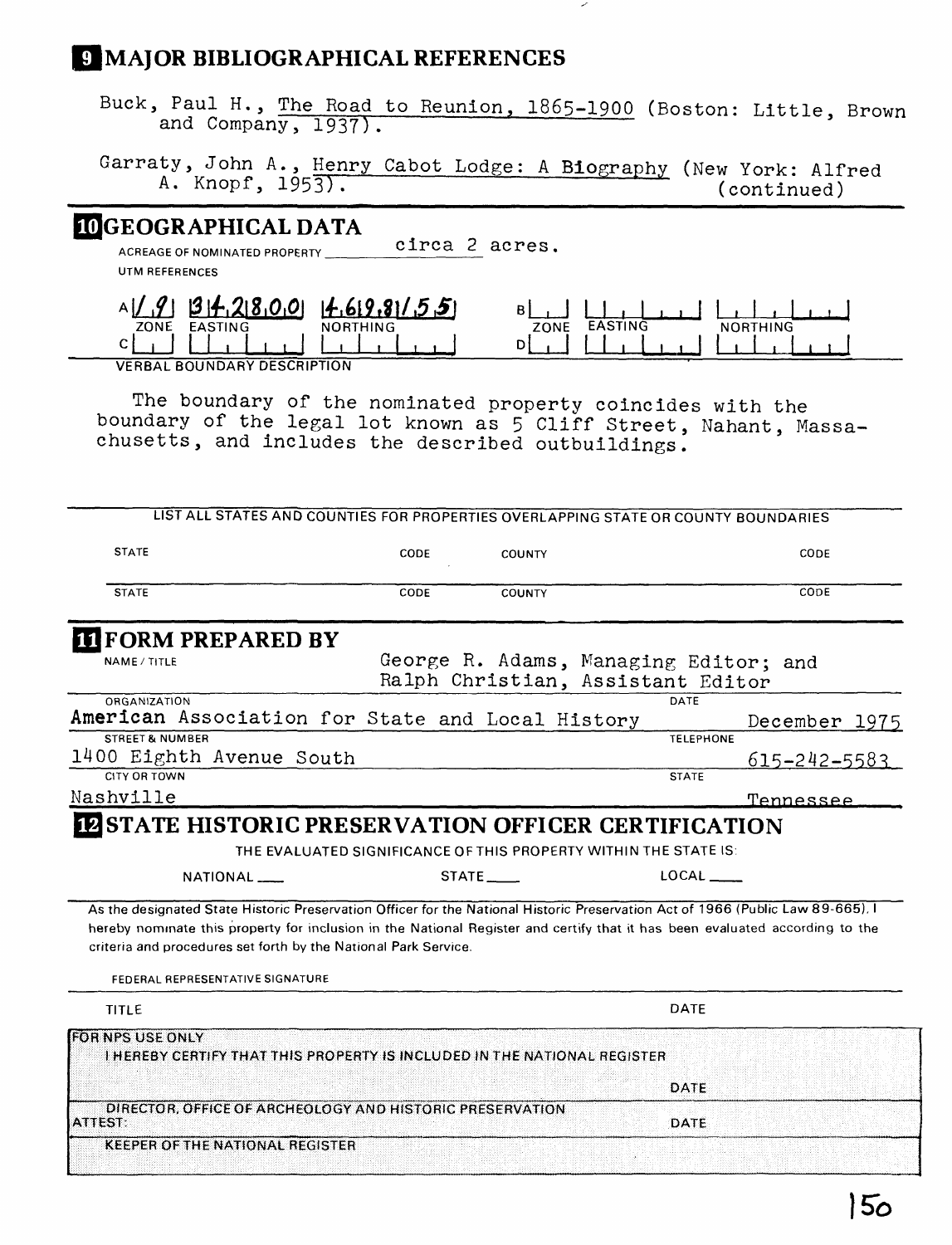**RECEIVED** 

## **NATIONAL REGISTER OF HISTORIC PLACES INVENTORY -- NOMINATION FORM**

**DATE ENTERED** 

|                           | <b>Toqde</b> |                    |      |     |  |
|---------------------------|--------------|--------------------|------|-----|--|
| <b>CONTINUATION SHEET</b> | Residence    | <b>ITEM NUMBER</b> | PAGE | one |  |

Facing northwest, the villa sits close and at a right angle to tree-lined Cliff Street, measures approximately 50 by 48 feet, has three bays on each side, and is supported by a brick foundation<br>situated upon a low, artifically created earthen mound. The rear situated upon a low, artifically created earthen mound. slope of the mound (northwest side of the house) leaves the full basement exposed along the southwest and northwest sides, the latter of which contains a ground-level entrance. Walls are brick and covered with white stucco that is scored lightly to provide the impression of stone ashlar. A low-pitched hip roof tops the residence and is pierced by A low-pitched hip roof tops the residence and is pierced by four slender, white-painted, corbeled, brick chimneys. Encircling the villa is a two-tiered wooden veranda that is three-bays wide on each side, sheltered by extensions of the roof, and supported by 12 foursided, wooden latticework pillars. It is fully open except for a 1 by 1<sup>1</sup>/<sub>2</sub>-bay sunporch created on the second floor at the westernmost corner. On the northwest side of the house, the lower floor of the gallery shelters the ground- or basement-level entrance, a single door with sidelights. A delicate latticed wood balustrade ornaments the upper veranda level on all four sides and the lower level on the northwest side. Most of the windows are six-over-nine sash; a few irregularly placed ones on the northwest side are six-over-six. Louvered shutters may have flanked the principal windows at one time, but if so, they have been removed.

From a graveled drive leading from the street, simple wooden steps mount to the first level of the veranda and provide access to the main entrance on the northeast facade. Jutting from the transomed and sidelighted single front door is a small, rectangularshaped, wood-and-glass vestibule with a single, wood-and-glass door. The owner, who does not seem particularly interested in the history of the house, would not allow the AASLH representative inside but did indicate that there have been no significant interior alterations other than the installation of modern lighting, heating, cooking, and bathing facilities. The front door opens into a hall that bisects the house and contains a simple stairway leading to the second floor, which<br>consists primarily of bedrooms. The basement appears to have functioned The basement appears to have functioned originally as a service floor.

The nominated property includes two one-story, rectangularshaped, white-painted, frame outbuildings that are attached to the residence by a short, covered walk. **One, immediately to the northwest, is**  a gable-roofed servants' cottage that sits parallel to the street.

(continued)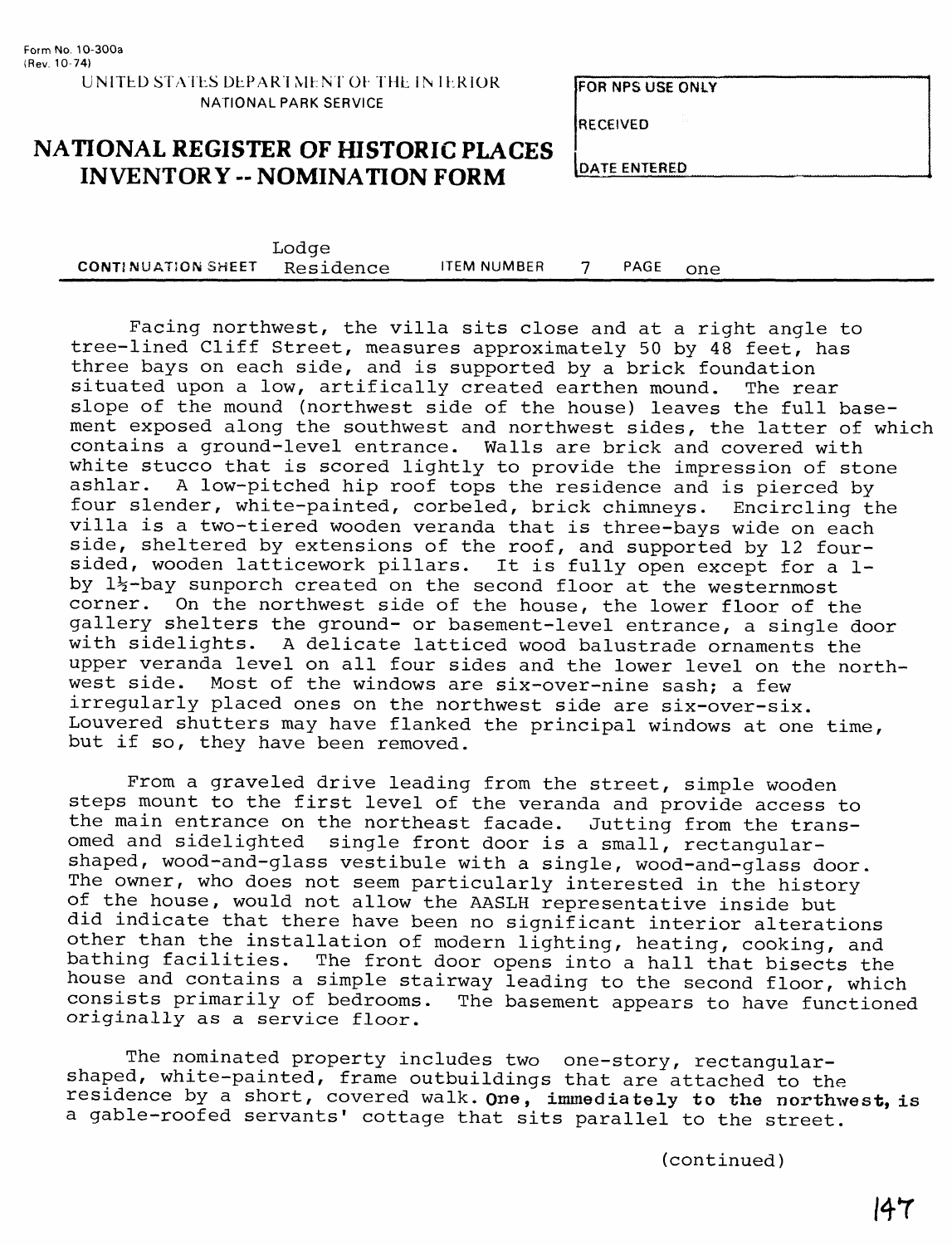**RECEIVED**

# **NATIONAL REGISTER OF HISTORIC PLACES**  $\begin{bmatrix} \text{DATE ENTERED} \\ \text{DATE ENTERED} \end{bmatrix}$

Lodge CONTINUATION SHEET Residence ITEM NUMBER 7 PAGE two

About 3 feet northeast of it is a gable-roofed garage with double, board-and-batten doors. It is situated perpendicular to the street The construction dates of these two buildings are unknown, but they appear to date to Henry Cabot Lodge's use of the main house.

Continuation Sheet Lodge Residence Item Number 9 Page one

- Groves, Charles S., Henry Cabot Lodge: The Statesman (Boston: Small, Maynard & Company Publisher, 1925).
- Kuehl, Warren F., Seeking World Order: The United States and International Organization to 1920 (Nashville: Vanderbilt University Press, 1969) .
- Leopold, Richard W., The Growth of American Foreign Policy: A History (New York: Alfred A. Knopf, 1962).
- Lodge, Henry Cabot, Early Memories (New York: Charles Scribner's Sons, 1913).
- Munro, William B., "Henry Cabot Lodge," Dictionary of American Biography, Volume VI (New York: Charles Scribner's Sons, 1933),  $346 - 349.$
- Schriftgiesser, Karl, The Gentleman from Massachusetts: Henry Cabot Lodge (Boston: Little, Brown and Company, 1944).
- Sproat, John G., "The Best Men:" Liberal Reformers in the Gilded Age (New York: Oxford University Press, 1968).
- Stone, Ralph, The Irreconcilables: The Fight Against the League of Nations (New York: W. W. Norton & Company, Inc., **1973).**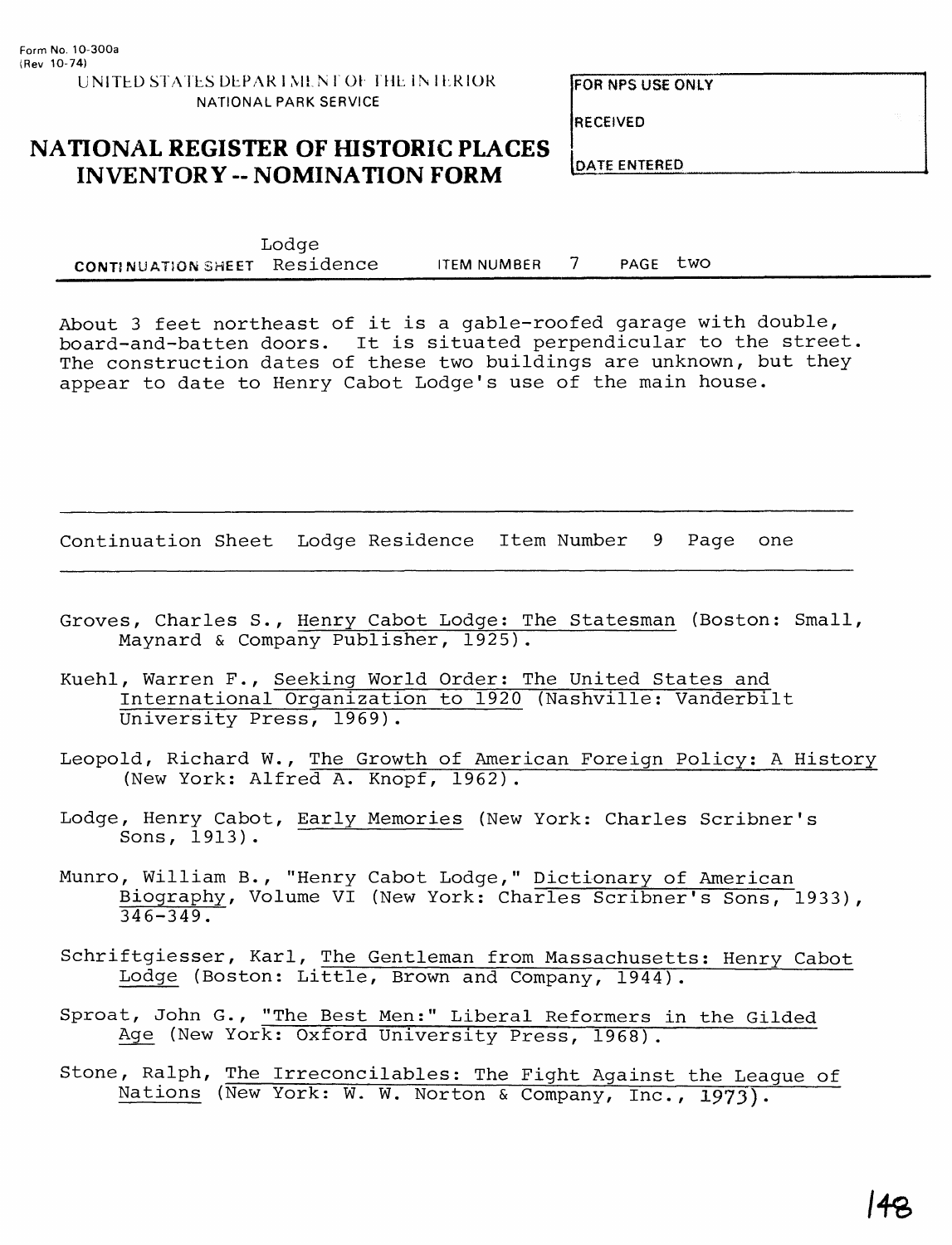**RECEIVED**

#### **NATIONAL REGISTER OF HISTORIC PLACES INVENTORY -- NOMINATION FORM**

|                              | Lodge |                 |      |     |  |
|------------------------------|-------|-----------------|------|-----|--|
| CONTINUATION SHEET Residence |       | ITEM NUMBER $8$ | PAGE | one |  |

Lodge's role in domestic policy was also significant. In fact, he first gained national attention in 1889 when he introduced a force bill providing for Government supervision of polling places in Federal elections. Designed to protect the voting rights of southern Negroes, the measure passed the House but died in the Senate because of strong southern opposition. Its defeat, according to historian Paul H. Buck, "marked the final passage of the sectional issue in its Civil War guise from politics."3 Lodge also advanced the cause of civil service reform and was a leading advocate of immigration restriction. His measure to require a literacy test for all immigrants was vetoed by Grover Cleveland in 1897, but the National Origins Act of 1924 enacted many of the Massachusettsan's ideas into law.

This two-story, hip-roofed, white stucco-covered, brick villa is the only known extant residence associated with Lodge; four other identified dwellings have been demolished. Significantly, Lodge's association with this Nahant house was lifelong. From his birth until at **least** 1868 it served as a weekend and summer residence, and it remained in Lodge's family until after his death. It is additionally important because Lodge considered Nahant his permanent home, and his only other residence there was torn down during World War II.

#### Biography

Henry Cabot Lodge was born May 12, 1850, in Boston, Mass., to John E. and Anna Cabot Lodge. Because of his family's wealth, he was able to attend the city's finest private schools. Equally important to his education was the intellectual stimulation he received from close family friends like Senator Charles Sumner, poet Henry Wadsworth Longfellow, and historians Francis Parkman and George Bancroft.

(continued)

Paul H. Buck, The Road to Reunion, 1865-1900 (Boston, 1937), 281.

3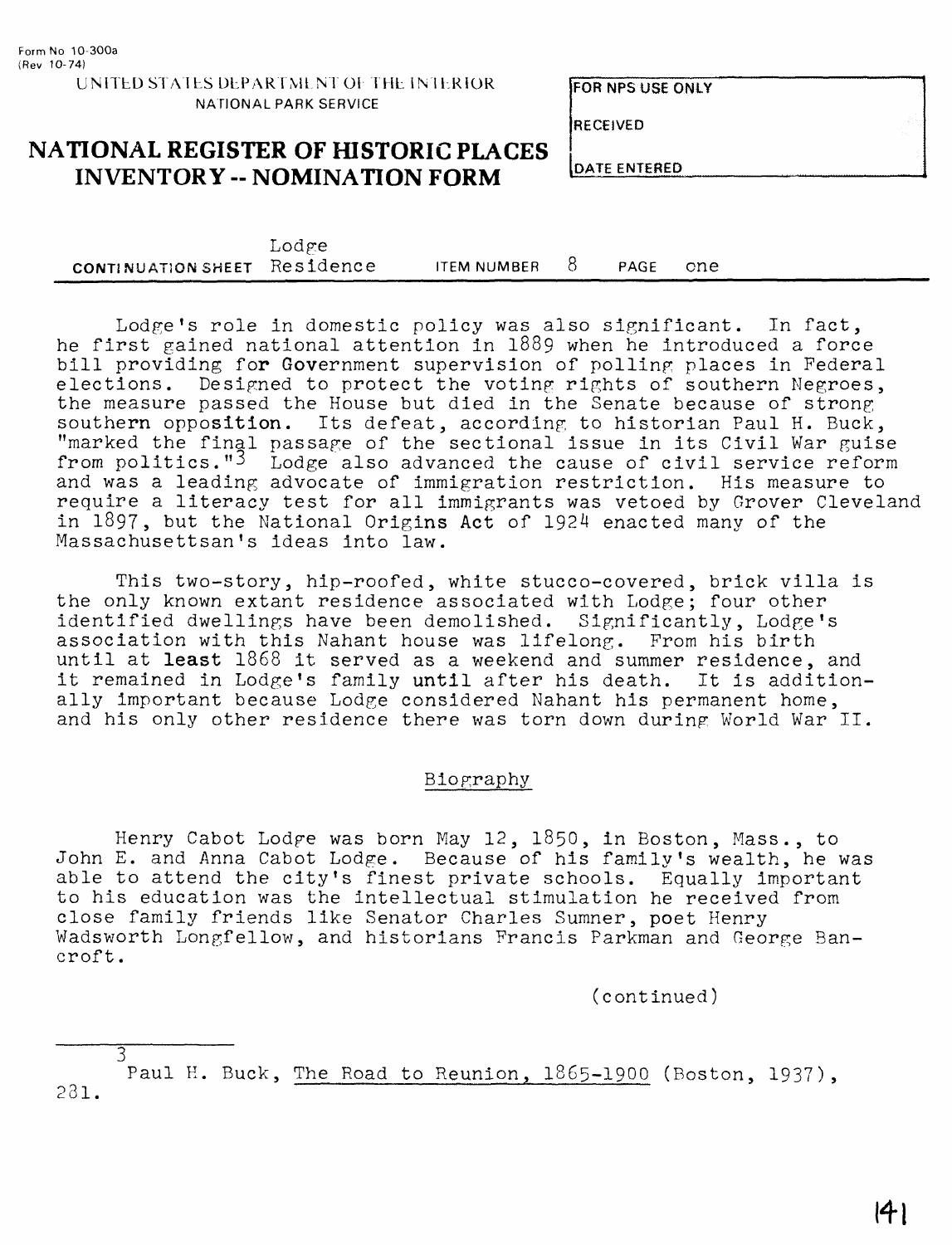#### **UNITED STATES DEPARTMENT OF THE IMTERIOR NATIONAL PARK SERVICE**

**FOR NPS USE ONLY**

**RECEIVED**

## **NATIONAL REGISTER OF HISTORIC PLACES**  $\begin{bmatrix} \text{DATE INVENTORY -- NOMINATION FORM \end{bmatrix}$

|                           | Lodge     |               |      |     |
|---------------------------|-----------|---------------|------|-----|
| <b>CONTINUATION SHEET</b> | Residence | ITEM NUMBER 8 | PAGE | two |

In 1867 Lodge entered Harvard, where he soon came under the influence of pioneer historian Henry Adams. Shortly after graduation in 1871, he married his cousin Anna Cabot Mills Davis and toured Europe for a year.

After returning home in 1872, Lodge entered Harvard Law School, but soon decided that he wanted a career in history and literature in the tradition of Parkman and Bancroft. Still continuing his legal education, Lodge in 1873 entered graduate school to study history under Adams and assist him in editing the North American Review. Lodge received his Ph.D. in 1876 and was hired to teach colonial history at Harvard that fall. Within a few years he had published Life and Letters of George Cabot, A Short History of the English Colonies in America and biographies of Alexander Hamilton, Daniel Webster, and George Washington for the American Statesman Series. Despite his productivity, his books, according to biographer John A. Garraty, began to "betray a growing partisanship that is not unrelated to his increasing interest in party politics." $4$ 

Lodge first became involved in politics in 1874 when he served as delegate to the Massachusetts Republican State Convention. Because of his close association with Adams, Lodge belonged to the Mugwump faction which was pledged to reforming and purging the party of the corrupt influences they believed had become dominant during the administration of Ulysses S. Grant. In the 1876 Presidential election, Lodge voted for Democrat Samuel J. Tilden because of disdain for the abilities of Rutherford B. Hayes. By voting for the Democrat, Lodge, according to historian John G. Sproat, "felt he would be punishing the Republican party for having nominated a mediocre politician." <sup>5</sup>

In 1879 Lodge won the first of two terms in the lower house of the Massachusetts General Court where he became one of the leading spokesmen for reform of the State's election laws. Although defeated in an effort to win a seat in the upper house in 1881, Lodge continued

(continued)

5 John G. Sproat, <u>"The Best Men:" Liberal Reformers in the Gilded</u><br>e (New York, 1968), 101.

<sup>4</sup> Garraty, Lodge, 58.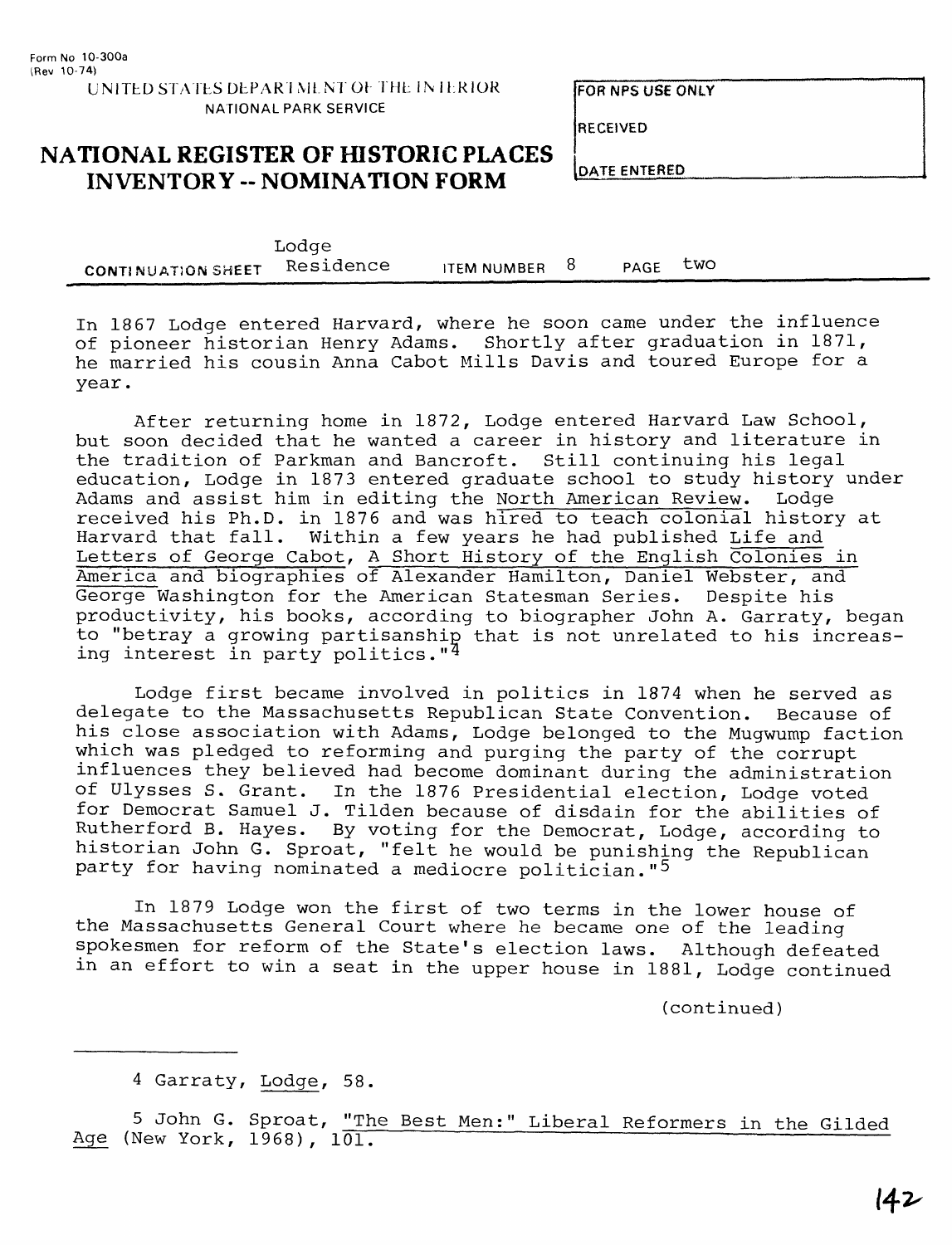**RECEIVED**

#### **NATIONAL REGISTER OF HISTORIC PLACES INVENTORY -- NOMINATION FORM**

**DATE ENTERED**

|                                     | Lodge |             |  |            |  |
|-------------------------------------|-------|-------------|--|------------|--|
| <b>CONTINUATION SHEET</b> Residence |       | ITEM NUMBER |  | PAGE three |  |

to play a major role in Republican Party affairs. As a delegate to the 1880 Republican National Convention, his exertions helped prevent the nominations of James G. Blaine and Ulysses S. Grant, who were anathema to party reformers. In 1883 Lodge managed the successful Massachusetts gubernatorial campaign of George D. Robinson against incumbent Democrat Benjamin F. Butler. In this campaign, says biographer William B. Munro, Lodge "displayed political generalship of a high order, and an adroitness which surprised even his own friends."6

The election of 1884 proved the turning point of Lodge's political career. At the Republican National Convention that year he represented his State as an at-large delegate and again strongly opposed the nomination of Blaine, this time unsuccessfully. Despite his distaste for the man from Maine and much to the chagrin of his friends, Lodge unlike many Mugwumps (anti-Blaine Republicans) refused to bolt the party. His decision was based in part on a strong desire for a seat<br>in Congress. Since 1880 he had been working to obtain the Since 1880 he had been working to obtain the Republican nomination, and by 1884 it was within his grasp. Although nominated, Lodge lost to his Democratic opponent by 300 votes largely because of Mugwump defections.

Lodge bounced back in 1886, though, and won the first of three terms in the  $U.S.$  House of Representatives. During his second term, he became a figure of national significance when he introduced a force bill that proposed Federal supervision of polling places in national elections in order to protect the voting rights of southern Negroes. The measure passed the House but died in the Senate because of strong southern opposition. Its defeat, according to historian Paul H. Buck, "marked the final passage of the sectional issue in its Civil War guise from politics."<sup>7</sup> Lodge also devoted his attention to civil service reform, and in 1889 was largely responsible for the appointment of his friend Theodore Roosevelt to the Civil Service Commission.

(continued)

6 William B. Munro, "Henry Cabot Lodge," Dictionary of American Biography, VI (New York, 1933), 347.

7 Buck, Road to Reunion, 281.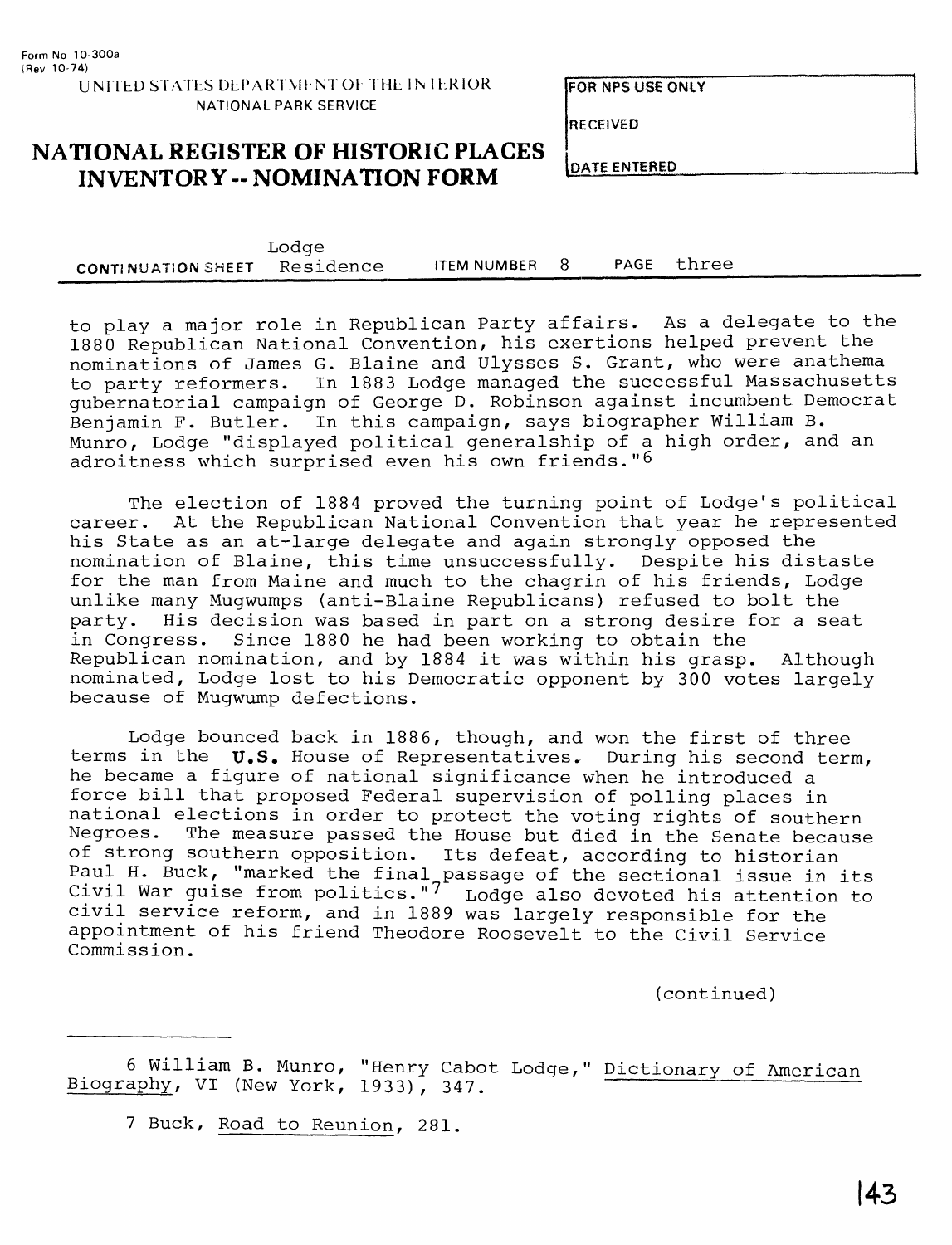**RECEIVED**

### **NATIONAL REGISTER OF HISTORIC PLACES INVENTORY -- NOMINATION FORM**

|                           | roqde     |                    |      |      |
|---------------------------|-----------|--------------------|------|------|
| <b>CONTINUATION SHEET</b> | Residence | <b>ITEM NUMBER</b> | PAGE | four |
|                           |           |                    |      |      |

In 1892 Lodge won election to the U.S. Senate, where he was to remain until his death in 1924. By this time, his primary interest was foreign affairs. As one of the leading proponents of what came to be called the "large policy," he advocated an enlarged and modernized navy; the acquisition of new territories like Hawaii and the Pilippines; actively upholding the Monroe Doctrine and making it the keystone of national security; and the construction of an Americancontrolled canal in Central America. In 1898 Lodge drafted the Congressional resolution declaring war on Spain, and the following year played a major role in getting the Philippine annexation treaty approved by the Senate. His concept of foreign policy came to full fruition in 1901 when his intimate friend Theodore Roosevelt assumed the Presidency. Roosevelt's construction of the Panama Canal, his program of naval expansion, his enlargement of the Monroe Doctrine, and his generally aggressive tone in foreign policy reflected Lodge's influence.

Lodge also had a significant impact in the area of domestic policy. Although somewhat more conservative than Roosevelt, the Senator supported the breaking up of large monopolies, implementation of the 8-hour day, and enactment of pure food and drug laws. Immigration restriction, particularly that from southern and eastern Europe, was an overriding concern with Lodge. His 1897 bill to require a literacy test for all immigrants passed Congress only to be vetoed by President Grover Cleveland. In 1924, however, Congress passed the National Origins Act which encompassed many of Lodge's ideas on the subject. Early in the election of 1912, he backed Roosevelt for the Republican nomination but withdrew his support after the latter endorsed judicial recall. Still, they remained close friends, and in 1916 Roosevelt proposed that the Republican and Progressive parties nominate Lodge for the Presidency.

Despite his championship of a greater American presence in world affairs, in 1919-20 Lodge played a major role in the Senate's rejection of Woodrow Wilson's League of Nations. Although he considered the league desirable, Lodge offered a series of reservations to Wilson's Treaty of Versailles, and these, combined with Wilson's refusal to compromise, cost the league Senate approval. A "conservative internationalist," Lodge was motivated in part, says

(continued)